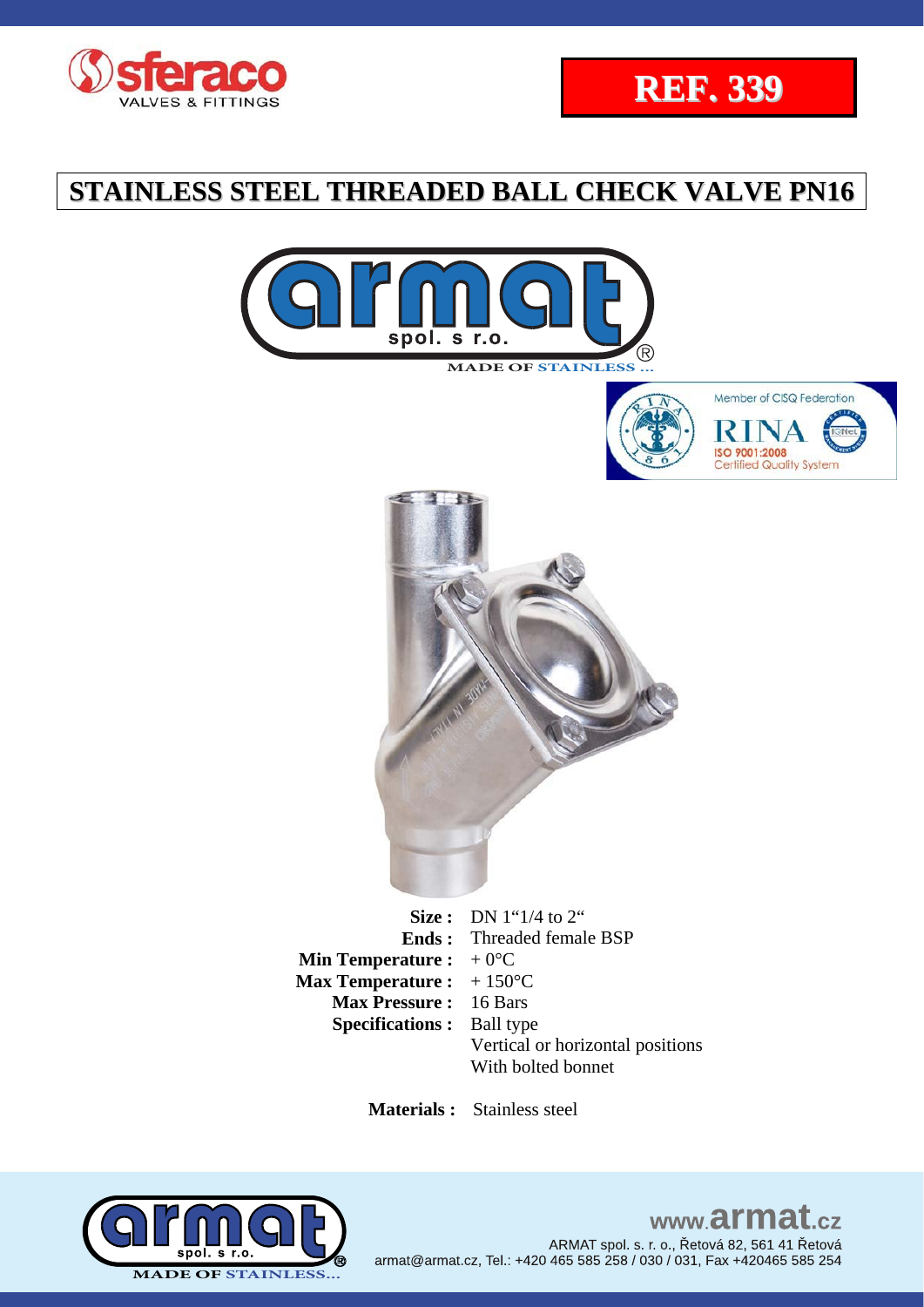

#### *SPECIFICATIONS :*

Ball type Vertical position with ascendant fluid or horizontal position (respect the flow direction indicated by the arrow ) Female / female threaded Bolted bonnet for easy maintenance SS 316 body FPM gasket Check valve tested individually at 3 bars of compressed air

#### *USE :*

Waste water, viscous and dense fluids Min Temperature Ts : + 0°C Max Temperature Ts :+ 150°C Max Pressure Ps : 16 bars

### *HEAD LOSS GRAPH :*



### *RANGE :*

Female / female threaded cylindrical BSP **Ref. 339** from DN1"1/4 to 2"

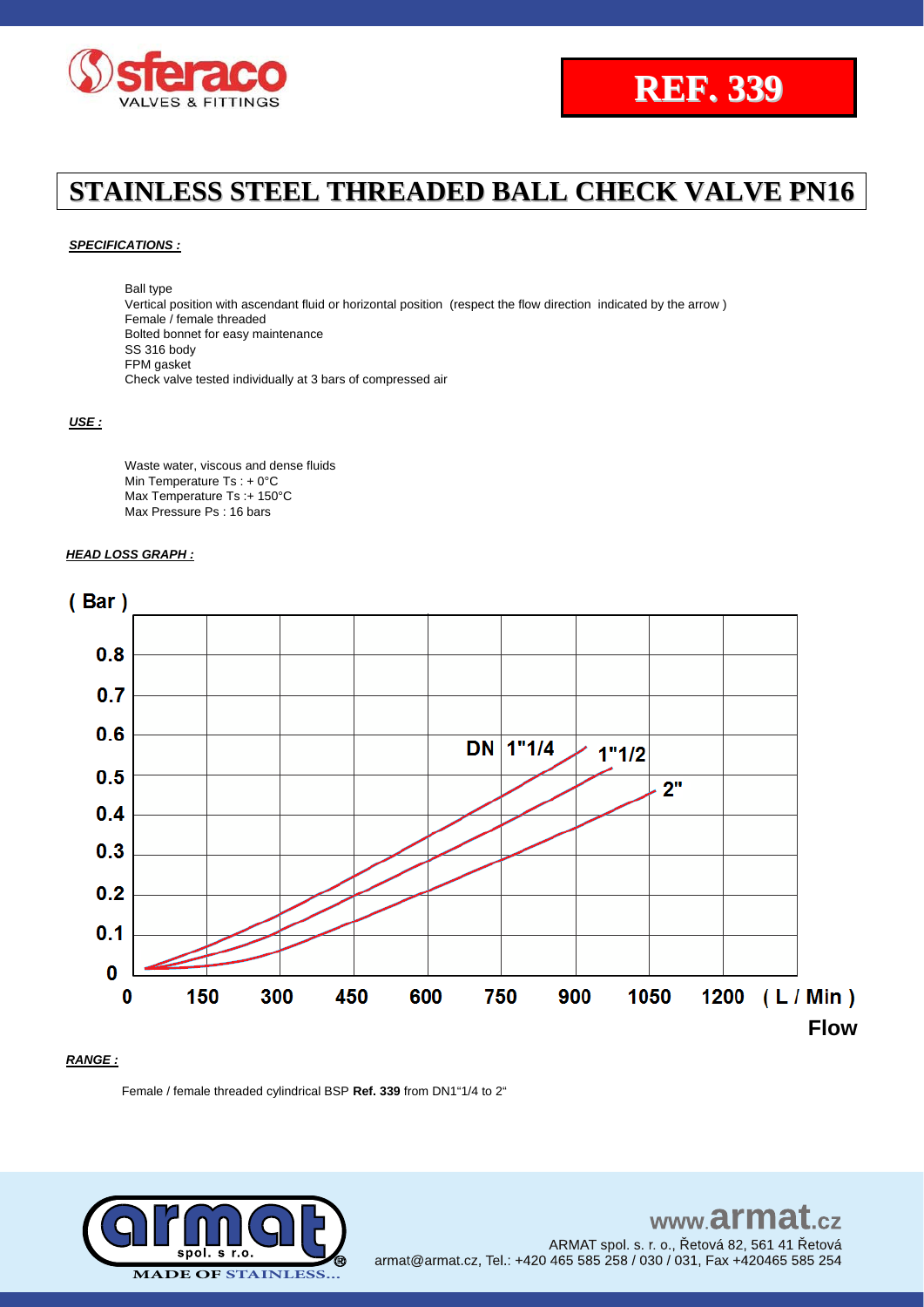



*MATERIALS :*



| Item           | <b>Designation</b>              | <b>Materials</b>      |  |
|----------------|---------------------------------|-----------------------|--|
| $\mathbf{1}$   | Nipple                          | <b>ASTM A182 F316</b> |  |
| 2              | Bonnet gasket                   | <b>FPM</b>            |  |
| 3              | <b>Bonnet</b>                   | <b>ASTM A182 F316</b> |  |
| 4              | <b>Bolting</b>                  | <b>ASTM A182 F316</b> |  |
| 5              | Collar<br><b>ASTM A182 F316</b> |                       |  |
| 6              | Body                            | <b>ASTM A182 F316</b> |  |
| $\overline{7}$ | Ball                            | Aluminium FPM coated  |  |



# www.armat.cz

ARMAT spol. s. r. o., Řetová 82, 561 41 Řetová armat@armat.cz, Tel.: +420 465 585 258 / 030 / 031, Fax +420465 585 254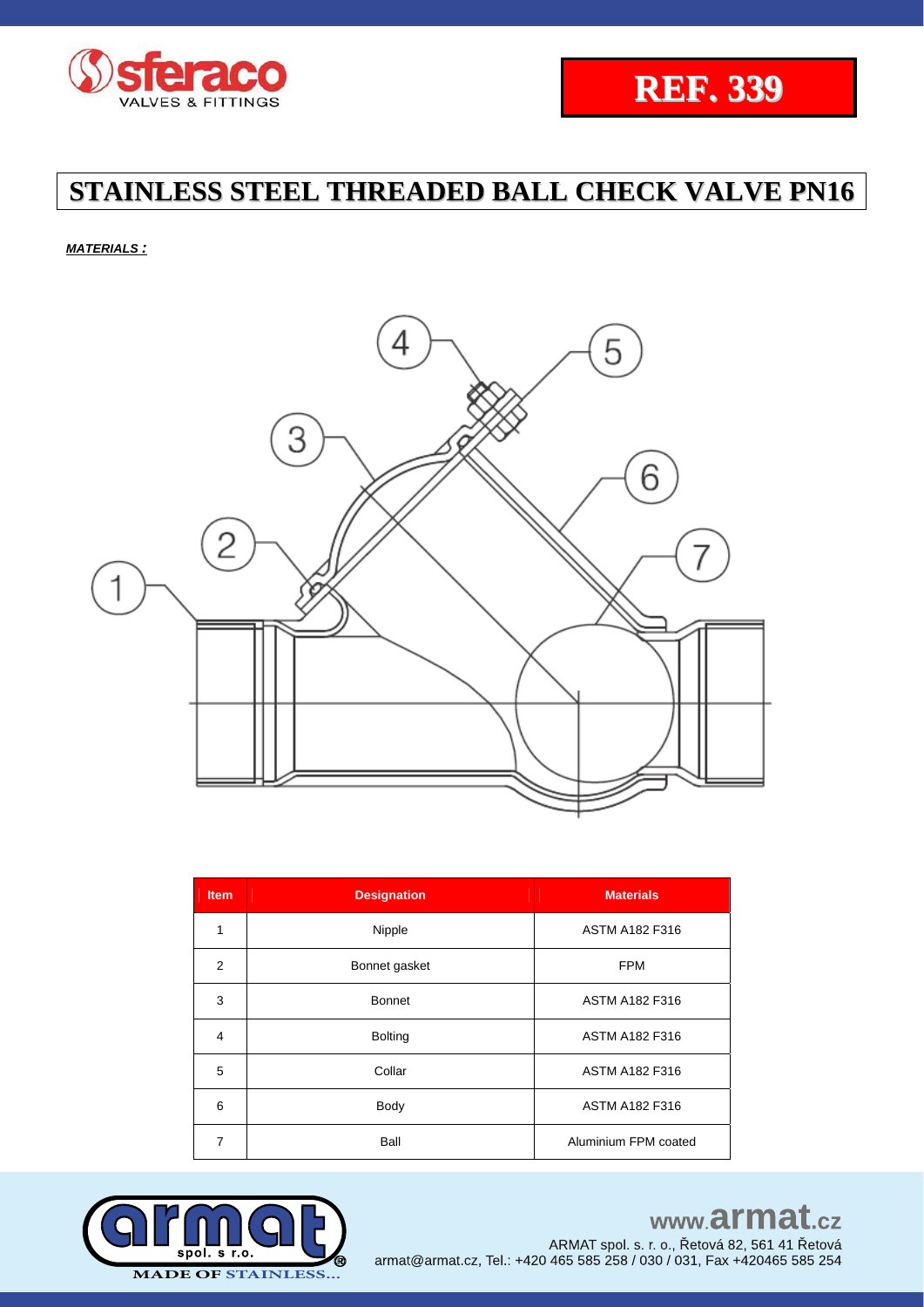



*SIZE ( in mm ) :* 



| Ref. | <b>DN</b>      | 1"1/4 | 1"1/2 | 2"    |
|------|----------------|-------|-------|-------|
|      |                | 175   | 190   | 210   |
| 339  | Н              | 99    | 99    | 112   |
|      | ØΒ             | 50    | 50    | 60    |
|      | Weight (in Kg) | 1.100 | 1.180 | 1.610 |



www.armat.cz

ARMAT spol. s. r. o., Řetová 82, 561 41 Řetová armat@armat.cz, Tel.: +420 465 585 258 / 030 / 031, Fax +420465 585 254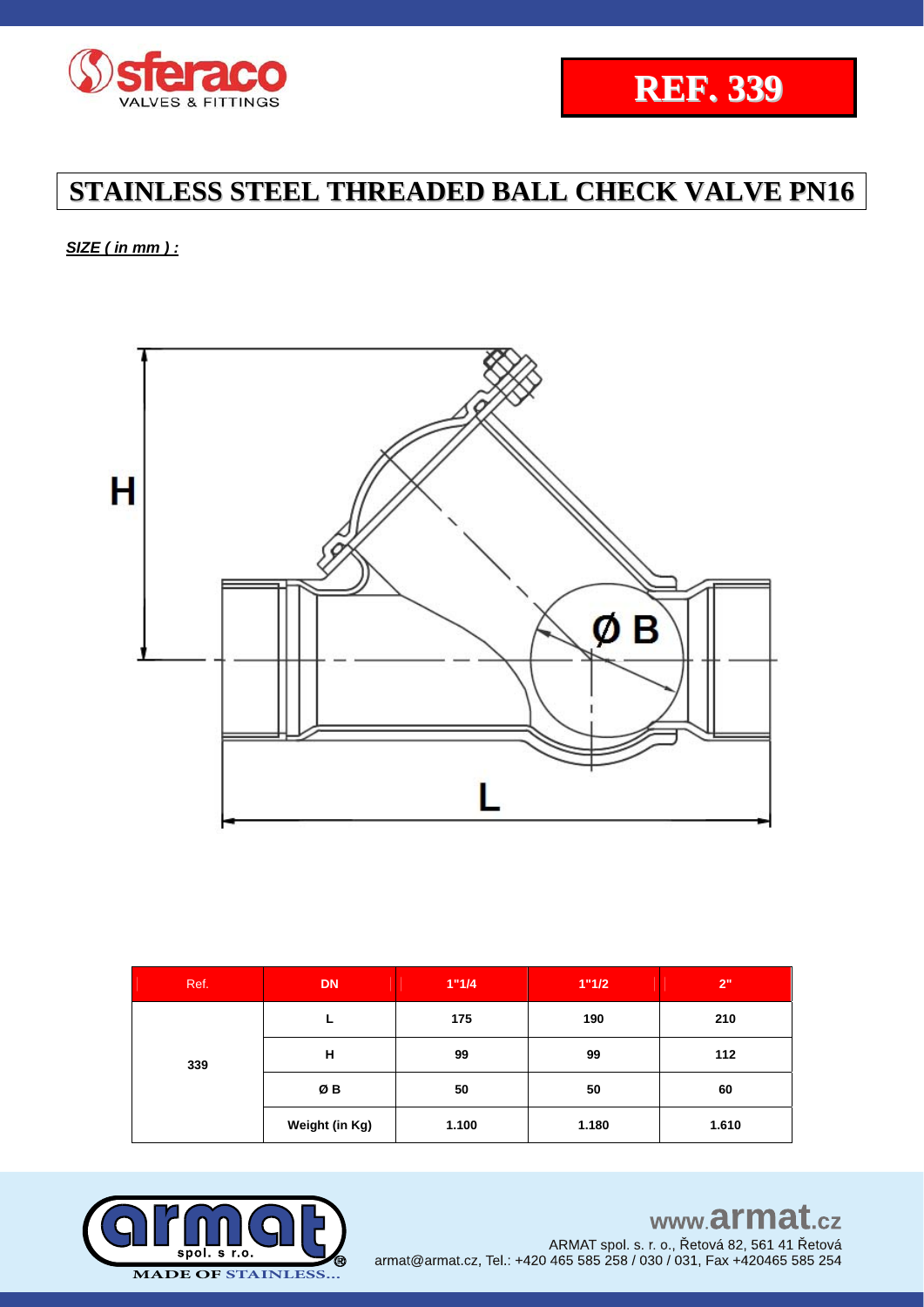



### *STANDARDS :*

Fabrication according to ISO 9001: 2008

DIRECTIVE 97/23/CE : Products excluded from directive ( Article 1, § 3.2 )

Cylindrical female BSP threaded according to ISO 228-1

#### *INSTALLATION POSITIONS :*

**Vertical position (** Ascendant fluid ) **Assumed 2 and 2 and 2 and 2 and 2 and 2 and 2 and 2 and 2 and 2 and 2 and 2 and 2 and 2 and 2 and 2 and 2 and 2 and 2 and 2 and 2 and 2 and 2 and 2 and 2 and 2 and 2 and 2 and 2 and** 





**ADVICE :** Our opinion and our advice are not guaranteed and SFERACO shall not be liable for the consequences of damages. The customer must check the right choice of the products with the real service conditions.



www.armat.  $c\overline{z}$ ARMAT spol. s. r. o., Řetová 82, 561 41 Řetová armat@armat.cz, Tel.: +420 465 585 258 / 030 / 031, Fax +420465 585 254